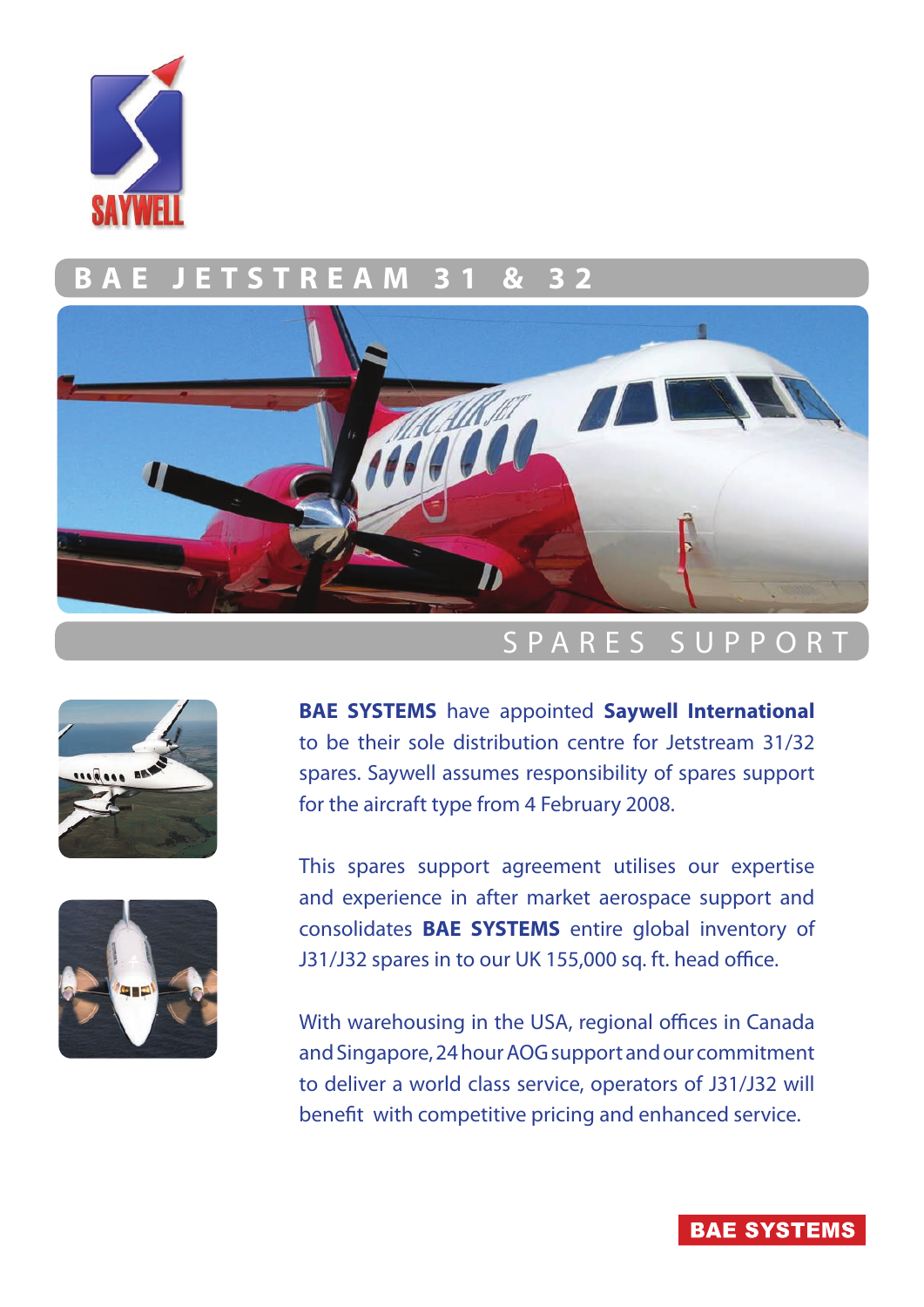# **t h e** p a r t s p e o p l e



**Saywell International** is one of the largest and most experienced global spares support centres in the world, supplying the world's Aerospace Industries and Operators for over 60 years.

We have direct distribution agreements with many leading aircraft component manufacturers, vast inventories on many commercial aircraft types, and a fully CAA & Eaton approved aerospace hose manufacturing workshop which combine to enhance our commitment to improving aerospace spares support worldwide for every market sector.

The Jetstream 31 and 32 support agreement with BAE SYSTEMS succeeds a similar, very successful arrangement with the BAE 748 aircraft. Our development and dedicated support of this aircraft has gone from strength to strength. We hold the most comprehensive spares inventory in the world for this aircraft and our goal is to develop the J31 and J32 spares support on an equal scale.

We constantly monitor the spares market, stock movement and invest in dedicated inventory. So, you can be assured we will have the parts you require when you have demand.

For the J31 and J32 operator, this signifies that you will have a supplier totally committed to offering absolute support for your aircraft. In addition, due to the diversity of the aircraft we support and cater for, there maybe a possibility to provision for your entire fleet, possibly becoming your most favoured source.

Saywell International are truly **the** parts people.



+ 4 4 ( 0 ) 1 9 0 3 7 0 5 7 4 8 j e t s t r e a m @ s a y w e l l . c o . u k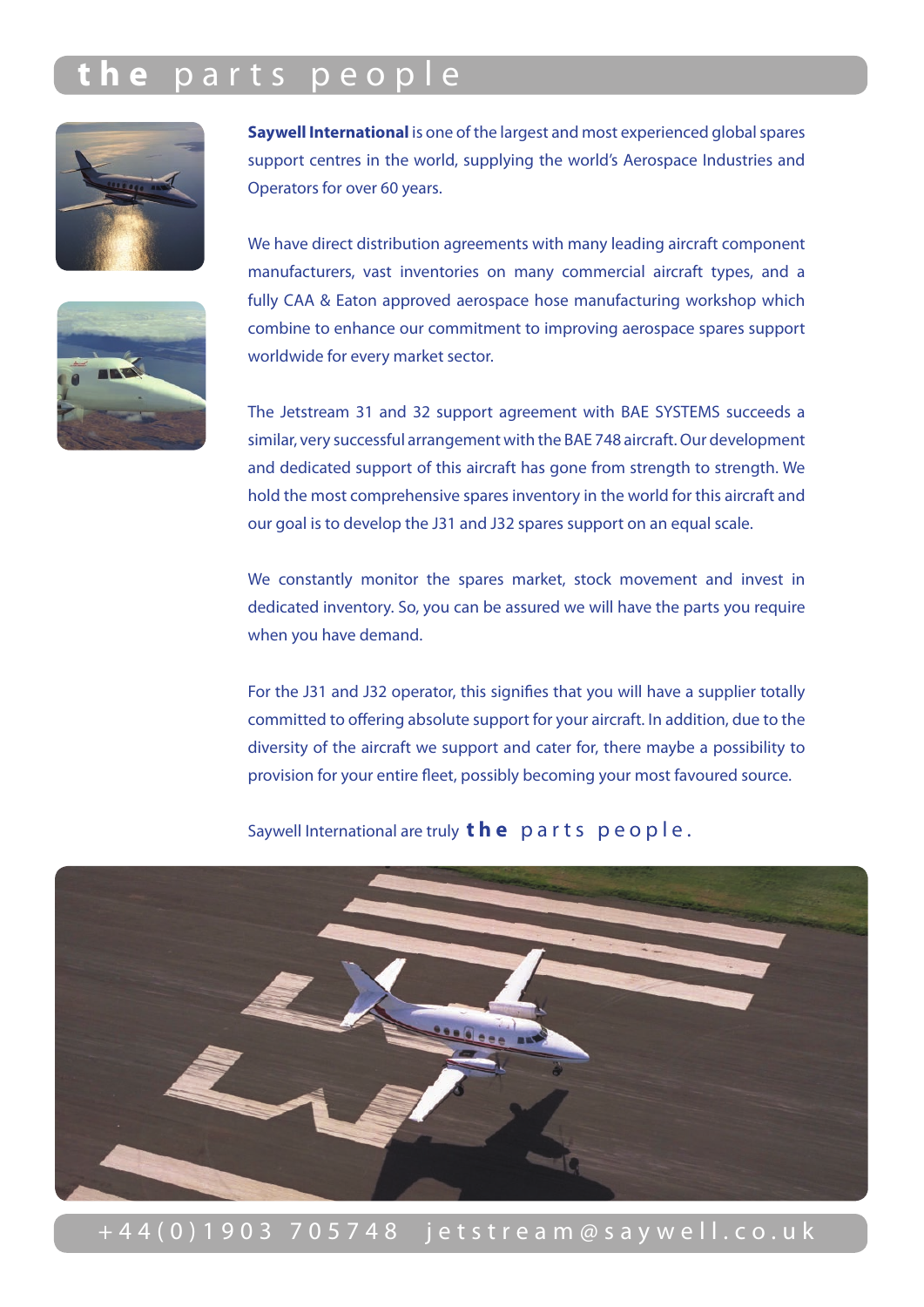

### CONTACT INFORMATION











#### **Jetstream Support info**

**jetstream@saywell.co.uk** Tel **+44(0)1903 705748** Fax **+44(0)1903 705701** www.**saywell**.co.uk

**Saywell International** Aviation Centre Downlands Business Park **Worthing** West Sussex BN14 9LAUK

**Jetstream Contact names**

Russell Tudor +44(0)1903 705745 russell.tudor@saywell.co.uk Ben Wilson +44(0)1903 705742 ben.wilson@saywell.co.uk Steve Bachtiger +44(0)1903 705712 steve.bachtiger@saywell.co.uk Ollie Reed +44(0)1903 705710 ollie.reed@saywell.co.uk

**Other contact names**

Peter Saywell +44(0)1903 705711 peter.saywell@saywell.co.uk Managing Director Dave Attrell +44(0)1093 705725 dave.attrell@saywell.co.uk QA Manager

**Jetstream support operations are handled by our UK head office, however if you need to contact one of our regional sales office, the following contacts apply:**

**USA Office** 3700 North 29th Avenue, Unit 101 Hollywood, Florida 33020-1006, USA

Contact Marcus Keane +1 954 920 9797 marcus@saywell.us

**Canada Office** 230 Portsmouth Drive, Colwood Victoria, BC, V9C 1R9 Canada

Contact Arthur Meeking +1 250 474 6378 sales@saywell-canada.com

**Singapore Office** 61 Robinson Road, #13-03 Robinson Centre 068893, Singapore

Contact Dilhan Rodrigo +65 9437 6379 dilhan.rodrigo@saywell.co.uk

### + 4 4 ( 0 ) 1 9 0 3 7 0 5 7 4 8 j e t s t r e a m @ s a y w e l l . c o . u k